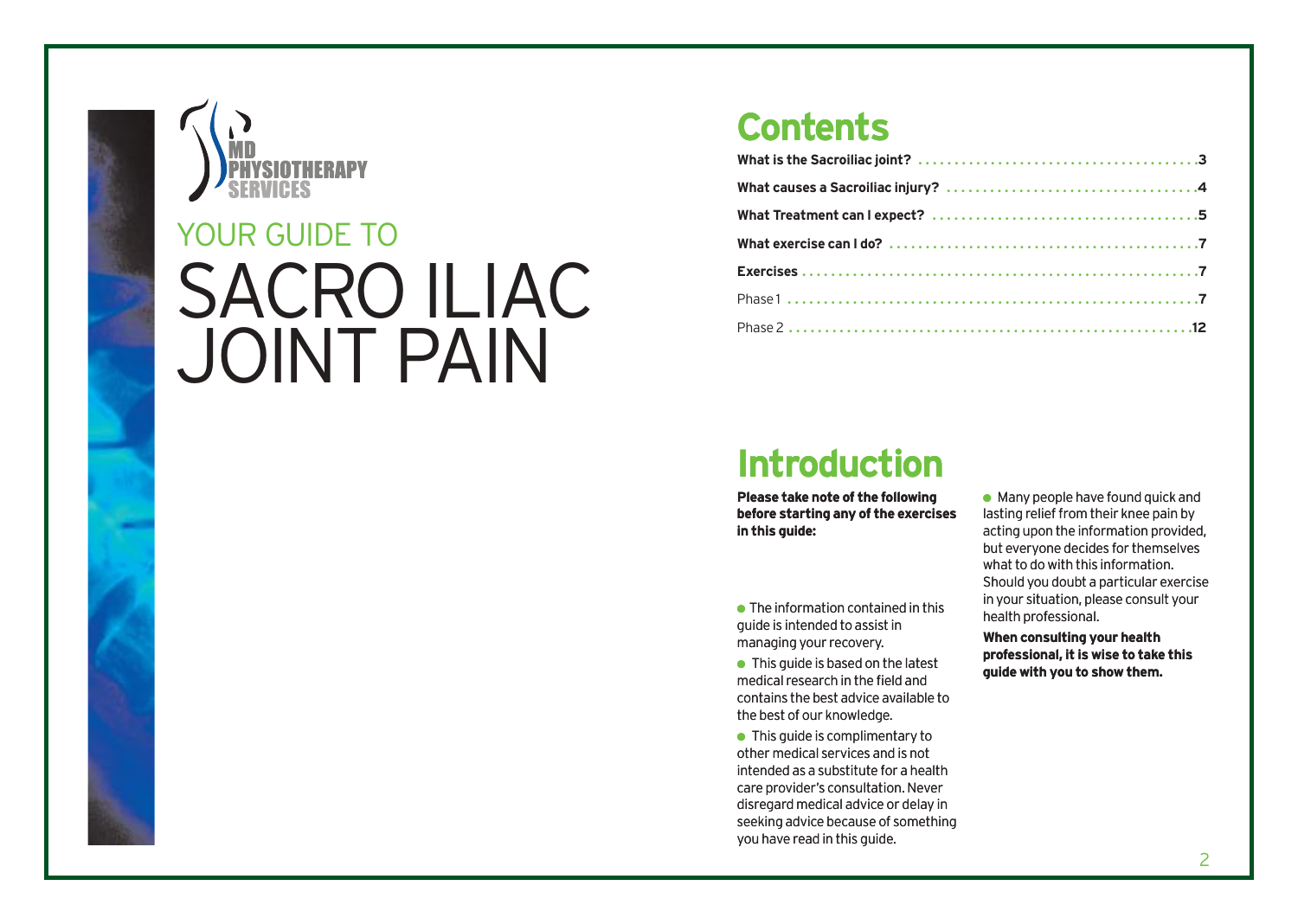# **What is the Sacroiliac joint?**

The Sacroiliac joints are small, firm joints that are located at the bottom of the back, forming the link between the spine and pelvis, and pelvis to the entire lower half of the skeleton. There are two sacroiliac joints (SIJ) in your pelvis that connect the sacrum (tailbone) and the ilium (large pelvic bone).

The sacroiliac joints do not move much, but are critical in transferring the load of your upper body to your lower body. There are torsional or twisting forces applied to the pelvic girdle when the lower limbs are moved. The limbs act like long levers and without the sacroiliac joints and

pubic symphysis (at the front of the pelvis joining the two pelvic (innonimate) bones together) which allow limited movement, the pelvis would very likely be subject to a fracture. It is however common for the SIJ to become stiff or in some cases glide forwards or backwards, which is often referred to as a twisted pelvis. Muscles and ligaments surround and attach to both the front and back of the SI joint. Much of the integrity of the joint depends on its ligamentous structure, which makes it very stable. These structures can however all become a source of pain and inflammation if the SI joint is dysfunctional.



# **What Causes a Sacroiliac joint pain?**

● **Injury**is one of the most common causes. The injury can come from a direct fall on the buttocks, a motor accident or even a blow to the side of your pelvis. The force of these injuries can injure the ligaments around the joint. Ligaments are the tough bands of connective tissue that hold the joints together. Injury to the ligaments can lead to excessive movement in the joint and result in wear and tear as well as pain from the degenerative changes. Injuries can also occur directly to the articular cartilage that serves to protect the joint, by preventing bone on bone contact and providing shock absorption. Injury to the articular cartilage will also, over time, lead to degenerative arthritic changes in the joint.

● **Child Birth**. Women are at risk for developing SI joint problems later in life due to childbirth. During pregnancy, female hormones are released that allow the connective tissues in the body to relax. The stretching during the process of birth results in changes to the SI joints, making them "hypermobile". Over a number of years, these changes can eventually lead to wear-and-tear in the joint (osteoarthritic changes).

● **Overuse**: Softening and lengthening of these ligaments may also occur with prolonged bending or lifting. In most cases the mechanism of injury involves the act of straightening up from a stooped position.

● **Differential diagnosis:** Pain that is caused by trigger points in the piriformis, gluteus maximus, or quadratus lumborum muscles can result in pain being referred into the SIJ. Trigger points are specific. hyperirritable areas that are located in the muscle that produce pain both locally and in a referral pattern, and often accompany chronic injuries. Consulting with an allied health professional regarding your SIJ pain, will ensure that you are given a full assessment, during which differential causes for your pain such as trigger points can be identified and effectively treated.

#### **SYMPTOMS**

SI joint problems have numerous symptoms with the following being the most common:

 $\bullet$  Back pain - particularly low back pain

- $\bullet$  Buttock pain
- Thigh pain

● Sciatic-like pain - pain that travels from the sciatic nerve in the lumbar region into your buttocks, back of the thighs, and sometimes calf and foot. The pain is typically caused by irritation of the nerve roots that join outside the spine to make up the sciatic nerve. You might feel numbness, tingling, or burning sensations.

● Difficulty sitting in one place for too long due to pain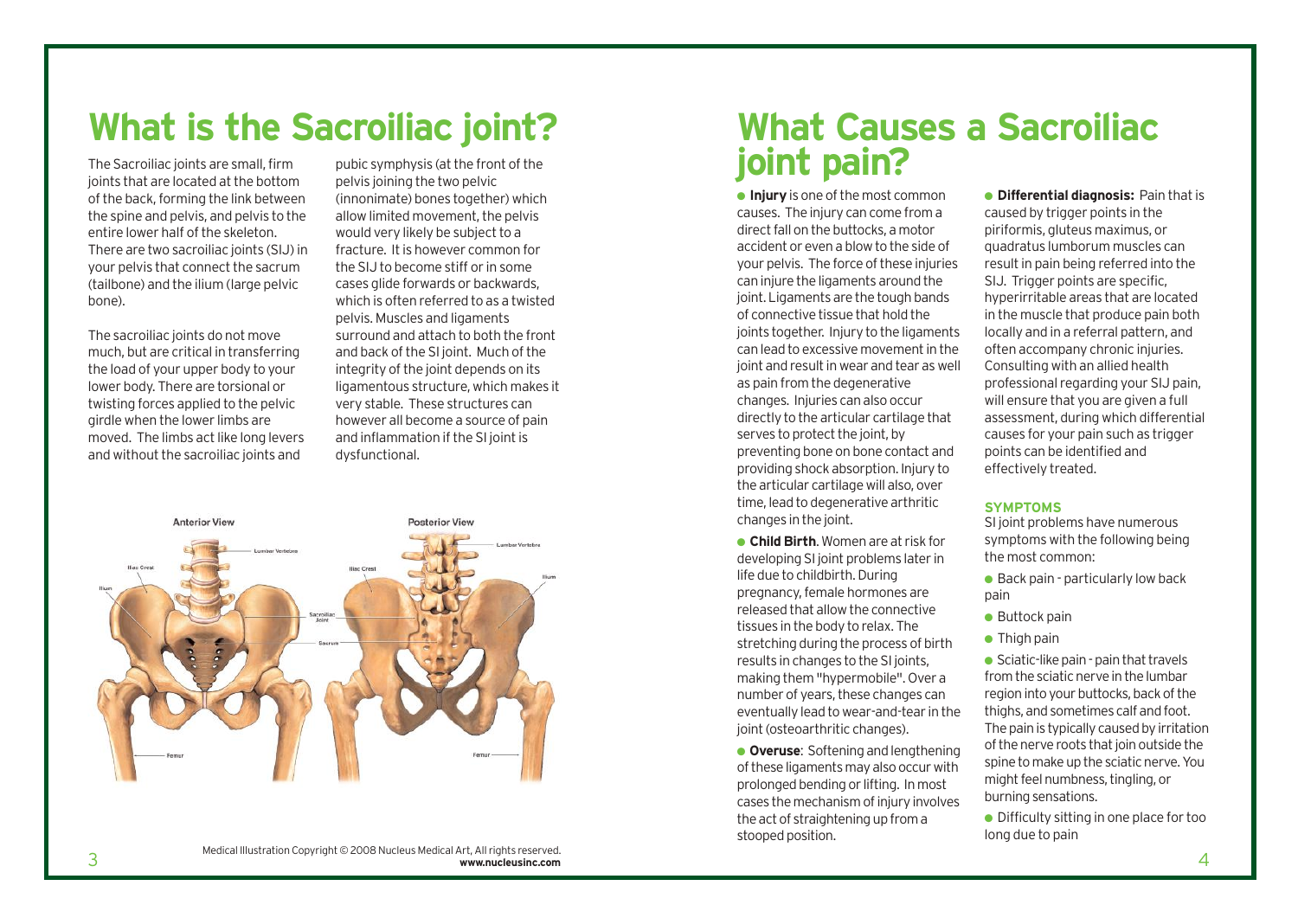# **What treatment can I expect?**

Sacroiliac joint inflammation tends to respond well to conservative therapy. The primary step in treatment is to avoid the activities that cause the symptoms.

● **Physical Examination:** Your health care provider will want to ask you some questions regarding previous injury, type of pain, the pain distribution, whether the pain disturbs your sleep patterns etc. Following the detailed history a full examination, including specific tests will be done to determine a diagnosis.

● **X-ray:** An x-ray may be recommended if your clinician is unsure of whether SIJ dysfunction is the cause of your pain. An x-ray will not be able to show any movement in the joint, but will be able to rule out any other possible causes for your pain

● **Medical interventions:** Often, oral medications can be quite effective in the acute phase. Non-steroidal antiinflammatory drugs (NSAIDs) are often used in this phase with good results. In the first 24-72 hours, a muscle relaxant can be quite effective if a myofascial (muscular) component to the pain is present. In some cases a fluoroscopic injection into the joint is suggested if the diagnosis is not confirmed. In this procedure, a

numbing medication (like Novocaine) is injected into the SI joint. If the injection alleviates the symptoms, then the test is positive for the sacroiliac joint as a source of the problem.

● **Physical therapy:** This focuses on pain control in the acute phase. Modalities such as ultrasound therapy, as well as hot and cold treatments can help in reducing pain. Deep tissue massage, myofascial release and muscle stretching techniques can also help. Mobilizing the sacro iliac joints will also aid in correcting the biomechanics of the joint, reducing the pressure on ligaments and thus reducing the pain. A rehabilitation programme will also be given and is essential in regaining stability in the pelvic region.

● **A Brace called a sacroiliac belt:**  This can help with stabilization. The belt wraps around the hips to squeeze the SI joints together. This supports and stabilizes the pelvis and SI joints. These belts are however only used to aid the rehabilitation process and should not be considered a cure for the problem. It is essential to combine wearing the brace with a good strengthening and stability programme.

#### ● **Surgical intervention:**

Surgical intervention is rarely used for non-traumatic SIJ pain. Surgery is considered only in patients with chronic pain that has lasted for years, has not been effectively treated by other means, and has led to an extremely poor quality of life. The procedure is a fusion across the joint; however, although the surgery has been reported to be beneficial in selected cases or small case series, no randomized controlled study has shown reliable pain reduction with SIJ fusion.

● **Other treatments:**these can include cortisone injections, manipulation and acupuncture.

#### **RECOVERY AND MAINTENANCE:**

Often, SIJ injury leaves patients with significant de-conditioning and muscle imbalances. These functional muscular deficits are often present before the injury and may have predisposed the patient to injury.

Physiotherapists will aim to provide you with the appropriate tools that will help to improve the stability of the sacroiliac joint. This is accomplished by vigorous exercise programmes starting with correcting mechanical or leg length asymmetries if they are present, stretching the tight lumbarpelvic muscles as well as muscle strengthening and pelvic stabilization exercises.

Strengthening of the core muscles which surround the spine can be achieved in various ways. Recently, Pilates training has become very popular for this purpose, but it is important that you go to classes that are run by a professionally trained instructor.

After the pain resolves and you have regained sufficient strength, therapy should be transitioned from the therapy office to the gym or home gym. The therapist would guide you through a home or gym programme which you should follow at least 3 times per week to prevent recurrences.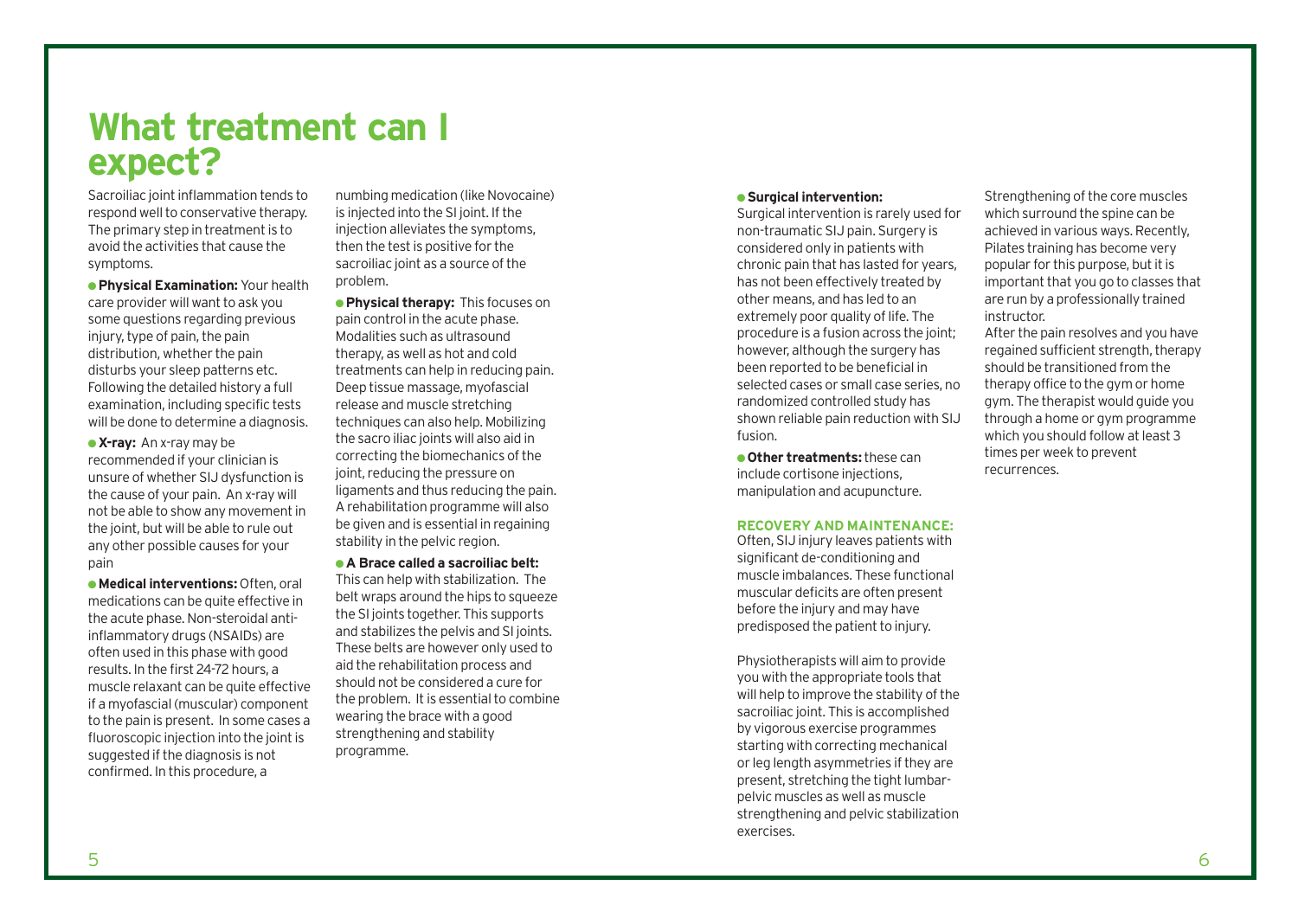# **What exercises should I do?**

normally.

It is important that you are aware that this is a general exercise programme for a Sacro iliac Joint pain, which can

be adjusted depending on advice that you have been given by your health professional on assessment.

● Do all exercises slowly and breathe

● Progress gradually according to your own level of comfort. ● Following exercise, stiffness or fatigue may result but should not last longer than 24 hrs. The symptoms of your injury should not be aggravated.

# **Exercises** phase 1

 $\bullet$  Keep all exercises in your pain free limits. **Trying to work in painful ranges will only prolong your recovery** .

 $\bullet$  If you experience pain during any of the exercises, decrease the intensity of the exercises by:

- decreasing the number of sets ● decreasing the number of repetitions
- decreasing the range of movement
- decreasing the resistance

## **S TRET CHE S**

● Repeat each of these stretches **3 times** (on both sides if necessary). **e** Hold each stretch for at least 30 **seconds.**

● Hold a steady stretch, **do not** bounce.

#### **HAMSTRING STRETCH**

Lying on your back, one leg straight and one knee ben t. Raise the ben t leg up towards your chest until your knee is in line with your hip. Now



#### **SPINAL TWIST**

**QUADRICEPS**

Lying down on your back, your arms outstretched and your knees bent. Gently roll your legs over to one side while turning your head to the opposite side. Hold for 20-30 seconds and then roll over to the other side. If you cannot feel the stretch along your spine, bring your legs up closer to your body. This can be progressed in phase 2 by raising one leg up and over the other one, placing your opposite hand on the top of your knee. Gently press it to the floor as you keep your shoulder on the floor with arm outstretched. Look in the direction of the out str e tched arm.



Lying on your right side, your right arm extended up to cushion your head, use your left hand to grasp your left ankle as you bend your left knee backwards. You should feel the stretch along the front of your thigh. It is important to keep the other leg bent at both the hip and the knee, so as not to hyper extend your back. A towel can be used to aid you in this stretch if you are unable to reach your ankle or bend your knee too far.



straighten the knee. You should feel a stretch at the back of your leg. You can use a towel if necessary to aid you in lifting your leg for the stretch.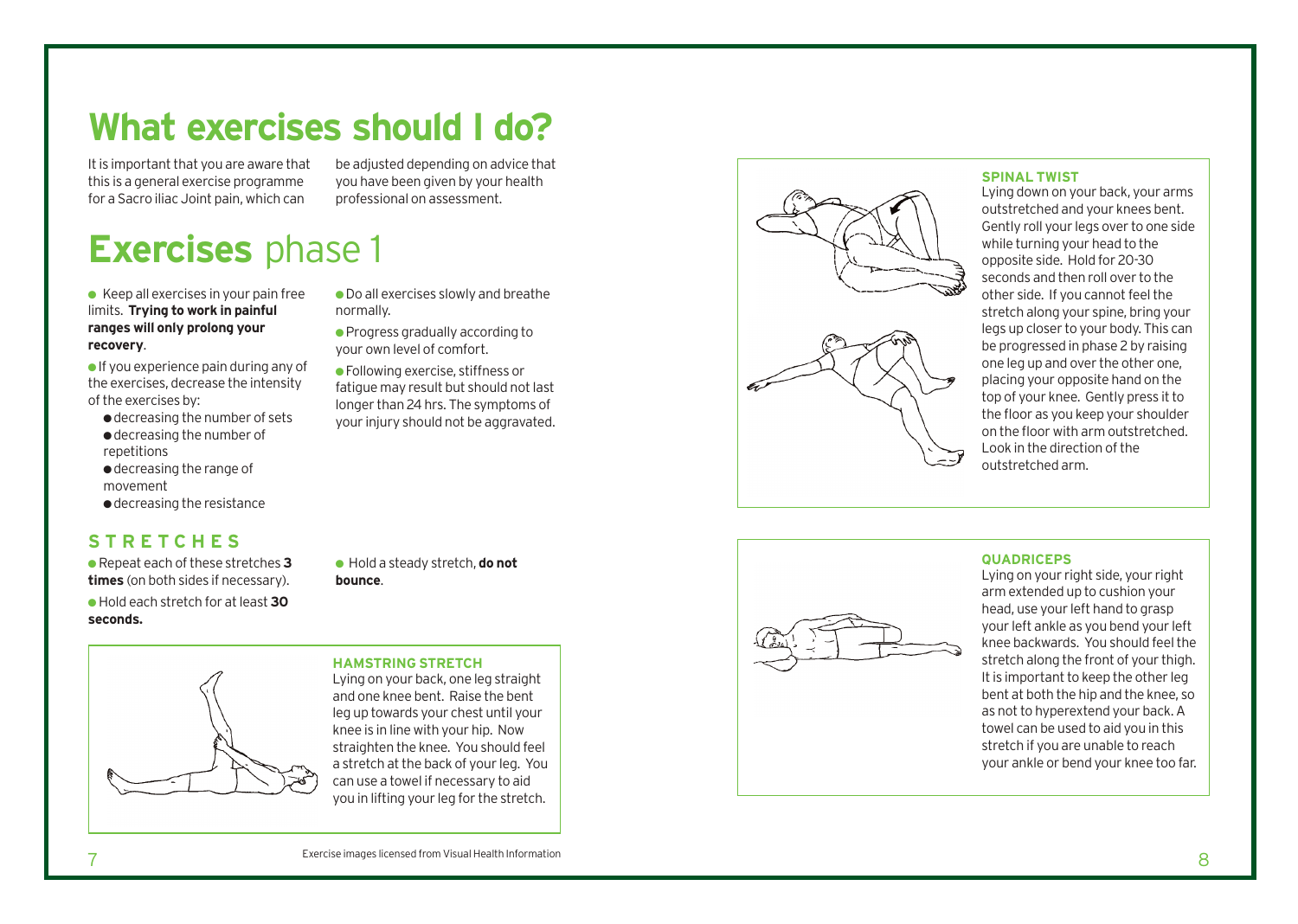# **Exercises** phase 1 (continued)



**CAT CURL**  On all fours, with hands under shoulders and knees under hips. Start in a table position with hip bones facing the floor. Breathe in as you let your spine curve inwards i.e. move your belly towards the floor, pull your shoulder blades together and lift head up. Breathe out as you tuck your chin in and curve your back upwards towards the ceiling. Don't hold each position and make sure that you go slowly up and down your spine one vertebrae at a time. Repeat 5-10 times in each direction.

#### **MID BACK STRETCH**

Sitting back on your heels, push your chest towards the floor, reaching forward as far as you can. Now move your hands to the left and hold, then around to the right and hold.



#### **LUMBAR MOBILITY ROTATION**

Slowly move knees from side to side in a small, pain free range of motion. Allow low back to rotate slightly.

### **STRENGTHENING EXERCISES**

 $\bullet$  Do each exercise within your pain free zone.

● Follow hold and repetition instructions within each exercise

#### **NEUTRAL AND TA/PELVIC FLOOR STABILITY EXERCISES**

Lying on your back with your knees bent. Find your neutral pelvic position, which is mid way between



your back being completely flat on the floor, and completely arched. In neutral your hips should be facing the ceiling. Now pull your belly button towards your spine (i.e. contract your Transverse Abdominus muscle or TA), without changing your pelvic position. You should be able to continue to breathe throughout the contraction. Hold for 10 sec. Repeat 10 times



#### **SINGLE LEG LIFT**

In the above position i.e. with your pelvis in neutral and TA contracted, slowly lift one foot 20cm off the floor. Make sure that you keep the spine in neutral and pelvis stable throughout the movement. Repeat with the other leg. Alternate legs 5 times per side.



#### **BRIDGING**

With your pelvis in neutral and TA contracted (pull belly button to spine), slowly raise buttocks from floor, keeping your pelvis stable and body in a straight line. Hold this position for 10 seconds and repeat 10 times.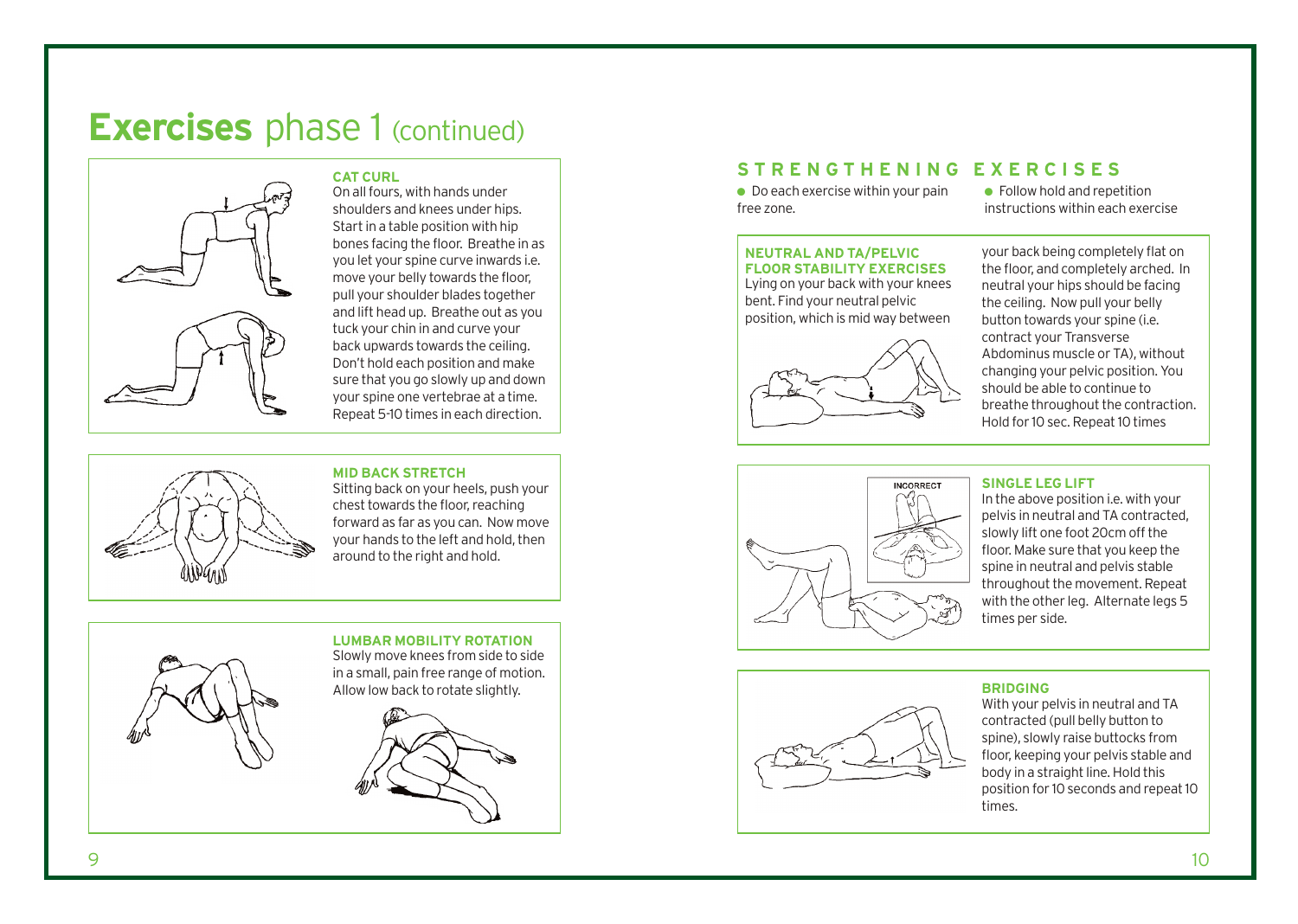# **Exercises** phase 1 (continued) **Exercises** phase 2



#### **BALL SQUEEZING AND PUSHING**

Lying on your back, both legs bent, feet flat on the floor. Place the ball (or pillow) between your legs and squeeze. Hold for 10 seconds and repeat 10 times. Now place the ball (or pillow) between your left leg and a wall. Press out against the ball, holding the position for 10 seconds. Repeat 10 times.

#### **SUPERMAN**



Keep back flat with knees under hips and hands under shoulders. Pull your belly button towards your spine, without moving your back, and slowly raise one leg out behind you. Do not arch your neck or lower back as you raise your leg. Hold for 10 seconds and repeat 5 times each side.

## **STRENGTHENING**

● Follow the recommended sets and reps within each exercise. If you are unable to do as many as recommended to start, then reduce to what you can do and build up slowly.

 $\bullet$  Do each exercise within your pain free zone.

● Perform each exercise on both sides



#### **LOWER ABDOMINAL STRENGTH AND STABILITY EXERCISE**

Lying on your back with your knees bent. Pull the pelvic floor muscles up (i.e. contract the T.A.) whilst keeping the spine in neutral. Now lift one foot off the floor and rise to hip height. Keep it here while your raise the other leg to the same position. Now return one leg at a time to the floor. Each movement should take 5 sec.

If you manage to maintain a neutral position with the above, try and lift both your feet off the floor at the same time to hip height and hold this position for 5 seconds. Lower the feet slowly, keeping the T.A. tight and pelvis in neutral throughout the movements. Repeat 5-10 times.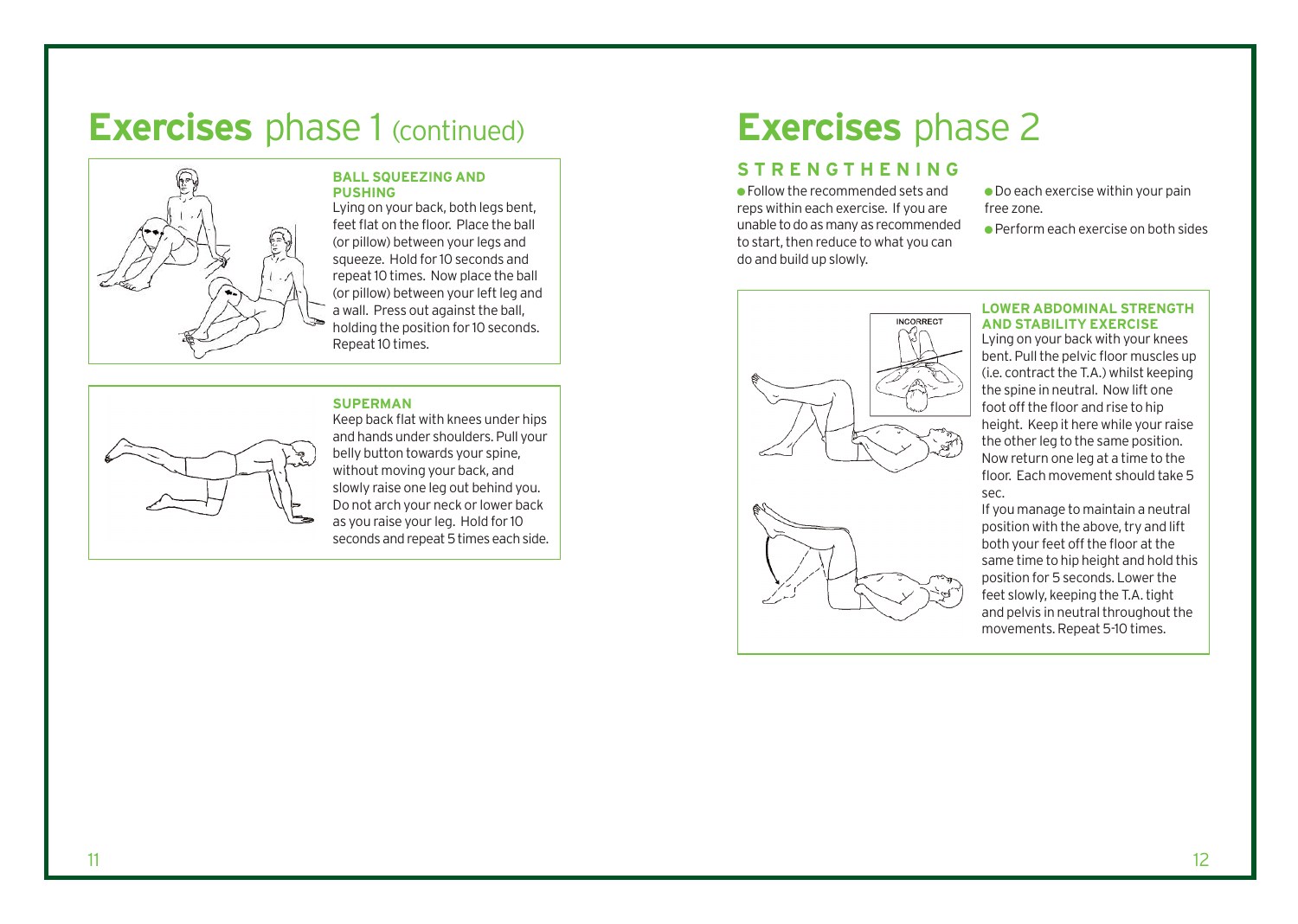# **Exercises** phase 2 (continued)

#### **BRIDGING WITH ONE LEG EXTENDED**



Lying on your back, bend both knees to 90° with your feet flat on the floor. Tighten T.A. and lift your pelvis and lower back off the floor. Now lift one foot off the floor, hold for 10 sec, put it back down, repeat with the other foot, and then relax completely. Begin again. Keep the T.A. and Glutes tight throughout the movement to keep the pelvis stable and without dropping to the one side. Repeat 5 times per leg. Keeping the feet together, lift the top

#### **GLUTES WITH THERABAND:**

Assume a side lying position with the knees bent and a black theraband tied around both knees.



knee up against the band as high as possible without the hips rolling backwards i.e. hips stay square and forward. Hold for 5-10 seconds. Repeat 10 times on each side. This can be done without a band if you cannot get one from your physiotherapist or local sports store.

#### **PRONE HIP EXTENSIONS**



Lie face down with abdominals tight. Bend your knee to a right angle and lift your foot towards the ceiling squeezing the glutes (buttocks). Hold for 5-10 sec. Repeat 10 times per leg. Now try the same exercise with a straight knee, just repeating 2 sets of 10 reps on each side.



#### **LUNGES**

Start in a neutral body position (i.e. be aware of your pelvic position, ensuring your hips are facing forwards). Step forward onto your leg, keep back heel off the ground and bend both knees to 90° . Ensure that your T.A. is tight and that your hips are level. Return to the starting position. Repeat 10 times starting with the one leg and then 10 times starting with the other. Progress this to walking lunges.



#### **ABDOMINAL CURLS**

Lie on your back with your knees bent and your arms out in front of you, resting on your thighs. Pull your belly button towards your spine and lift your head and shoulders off the floor, moving your hands towards your knees. Repeat 10 times. Gradually progress this by rising further o ff the floor towards your knees